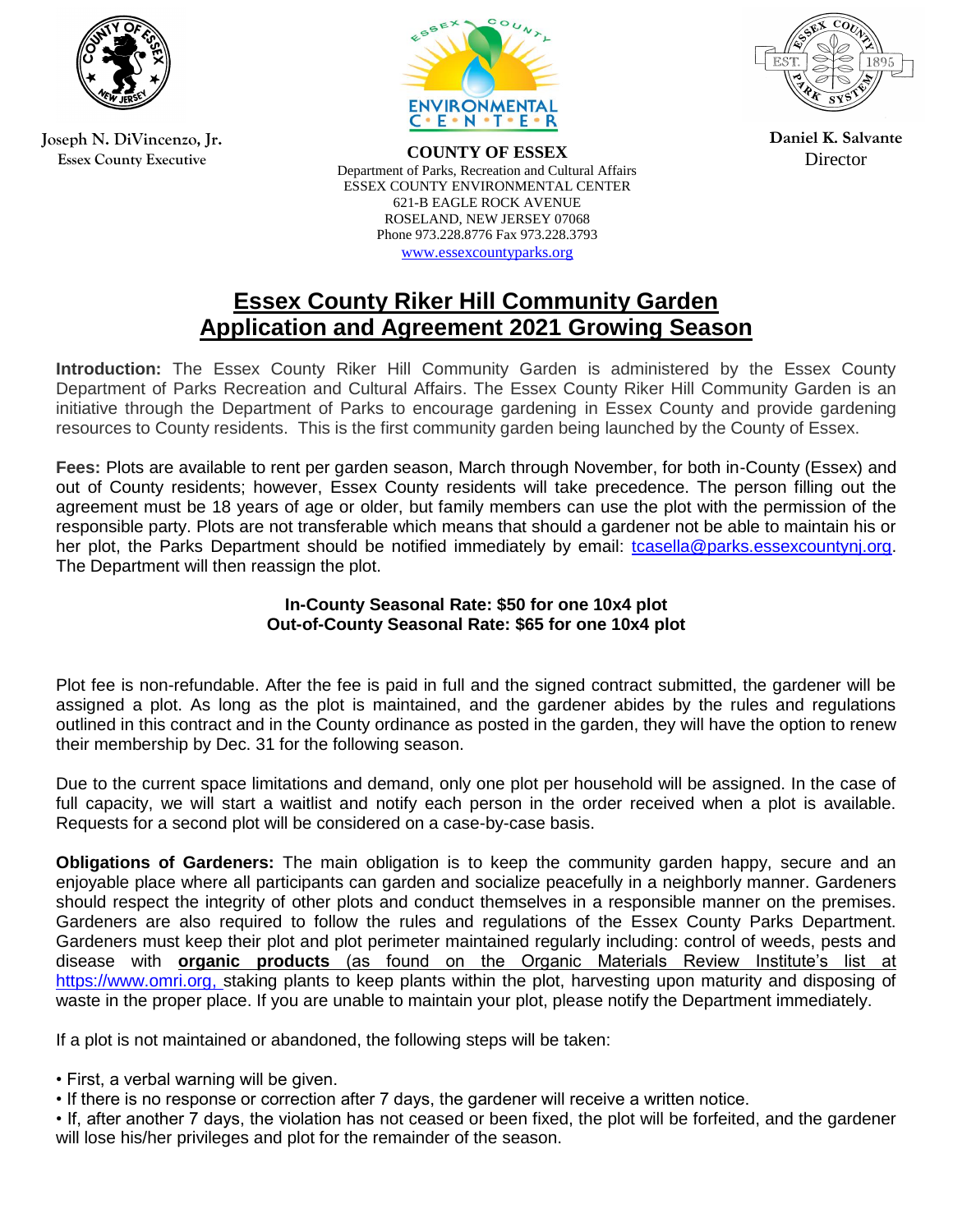

**Joseph N. DiVincenzo, Jr. Essex County Executive**



**COUNTY OF ESSEX** Department of Parks, Recreation and Cultural Affairs ESSEX COUNTY ENVIRONMENTAL CENTER 621-B EAGLE ROCK AVENUE ROSELAND, NEW JERSEY 07068 Phone 973.228.8776 Fax 973.228.3793 [www.essexcountyparks.org](http://www.essexcountyparks.org/)



**Daniel K. Salvante Director** 

Vegetables must be harvested when they ripen. If you cannot harvest your produce in a timely fashion the garden committee reserves the right to first notify you, then pick the produce so it can be donated.

## **Mandatory Dates and Volunteer Hours (Actual Dates will be announced):**

**Opening Day & Garden Orientation** -- Mandatory attendance: Opening Day is the orientation where we review garden policies; introduce the gardeners and get the garden ready for the season.

**Closing Day --** Mandatory attendance: final cleanup for plots and overall garden cleanup. Volunteering: All gardeners must volunteer one (1) hour per month during the season to help with general garden chores and must log their monthly volunteer hour(s) on the sign-up sheet (location TBD).

**Primary Volunteer Activity:** includes mowing and weed whacking pathways, weeding the fenced garden perimeter, watering flowers around perimeter, placing ripe crops from donation plots in cooler for donations and (notifying the garden committee whenever donations need to be made), cleaning garden tools, maintaining compost bins and bird bath, and overall helping to keep the garden space looking neat and tidy.

**Rules and Regulations**: Anyone who signs a garden agreement is expected to comply with the garden rules and regulations provided along with this contract so that we can all enjoy the benefits the garden offers.